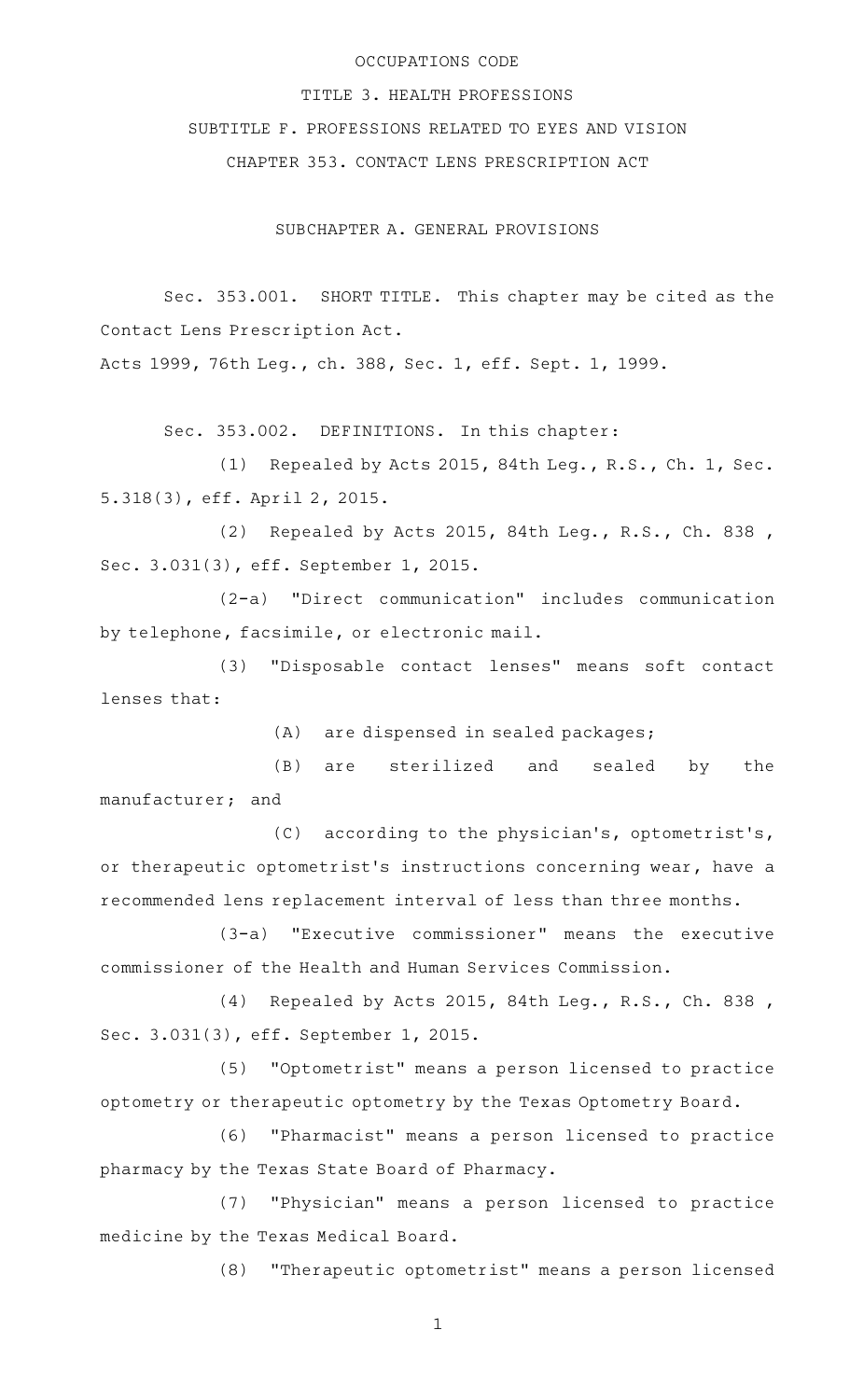to practice therapeutic optometry by the Texas Optometry Board. Acts 1999, 76th Leg., ch. 388, Sec. 1, eff. Sept. 1, 1999. Amended by:

Acts 2005, 79th Leg., Ch. 101 (H.B. [1025](http://www.legis.state.tx.us/tlodocs/79R/billtext/html/HB01025F.HTM)), Sec. 2.001, eff. September 1, 2005.

Acts 2015, 84th Leg., R.S., Ch. 1 (S.B. [219](http://www.legis.state.tx.us/tlodocs/84R/billtext/html/SB00219F.HTM)), Sec. 5.035, eff. April 2, 2015.

Acts 2015, 84th Leg., R.S., Ch. 1 (S.B. [219](http://www.legis.state.tx.us/tlodocs/84R/billtext/html/SB00219F.HTM)), Sec. 5.318(3), eff. April 2, 2015.

Acts 2015, 84th Leg., R.S., Ch. 838 (S.B. [202\)](http://www.legis.state.tx.us/tlodocs/84R/billtext/html/SB00202F.HTM), Sec. 3.031(3), eff. September 1, 2015.

Sec. 353.003. EFFECT OF CHAPTER. This chapter does not prevent or restrict a physician from:

(1) treating or prescribing for a patient; or

(2) directing or instructing a person under the physician 's control or supervision who assists a patient according to a specific direction, order, instruction, or prescription. Acts 1999, 76th Leg., ch. 388, Sec. 1, eff. Sept. 1, 1999.

Sec. 353.004. PUBLIC INFORMATION ON PRESCRIPTION RELEASE. The Texas Optometry Board shall prepare and provide to the public and appropriate state agencies information regarding the release and verification of contact lens prescriptions. Acts 1999, 76th Leg., ch. 388, Sec. 1, eff. Sept. 1, 1999.

Amended by:

Acts 2005, 79th Leg., Ch. 101 (H.B. [1025](http://www.legis.state.tx.us/tlodocs/79R/billtext/html/HB01025F.HTM)), Sec. 2.002, eff. September 1, 2005.

Acts 2015, 84th Leg., R.S., Ch. 1 (S.B. [219](http://www.legis.state.tx.us/tlodocs/84R/billtext/html/SB00219F.HTM)), Sec. 5.036, eff. April 2, 2015.

Acts 2015, 84th Leg., R.S., Ch. 838 (S.B. [202](http://www.legis.state.tx.us/tlodocs/84R/billtext/html/SB00202F.HTM)), Sec. 3.024, eff. September 1, 2015.

## SUBCHAPTER C. SALE OR DELIVERY OF CONTACT LENSES

Sec. 353.101. PROHIBITED SELLING OR DISPENSING. (a) A person, other than the prescribing physician, optometrist, or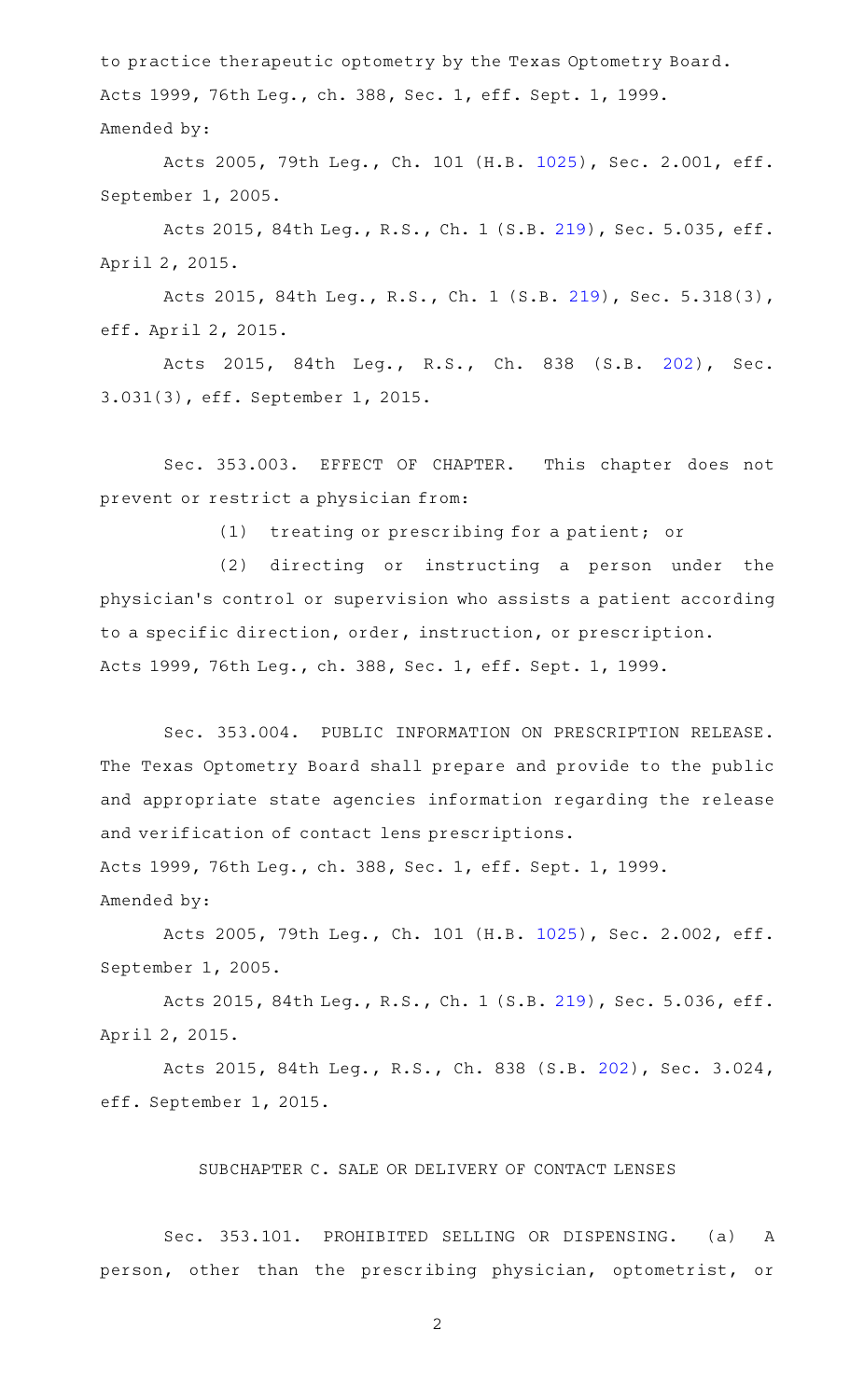therapeutic optometrist, may not fill a contact lens prescription or sell or dispense contact lenses to a consumer in this state unless the person:

(1) receives from the prescribing physician, optometrist, or therapeutic optometrist or the consumer, directly or by facsimile, a contact lens prescription that has not expired and that conforms to the requirements of this chapter; or

(2) verifies by direct communication a contact lens prescription to be filled.

(b) A person receiving a direct communication under Subsection (a)(2) shall maintain a record of the communication. Acts 1999, 76th Leg., ch. 388, Sec. 1, eff. Sept. 1, 1999. Amended by:

Acts 2005, 79th Leg., Ch. 101 (H.B. [1025](http://www.legis.state.tx.us/tlodocs/79R/billtext/html/HB01025F.HTM)), Sec. 2.004, eff. September 1, 2005.

Sec. 353.1015. VERIFICATION PROCEDURE. (a) When seeking verification of a contact lens prescription, a person dispensing contact lenses shall provide the prescribing physician, optometrist, or therapeutic optometrist with the following information:

(1) the patient's full name and address;

(2) contact lens power, manufacturer, base curve or appropriate designation, and diameter, as appropriate;

(3) quantity of lenses ordered;

(4) the date on which the patient requests lenses to be dispensed;

(5) the date and time of the verification request; and

 $(6)$  the name, telephone number, and facsimile number of a person at the contact lens dispenser 's company with whom to discuss the verification.

(b) A prescription is considered verified under this section if:

(1) the prescribing physician, optometrist, or therapeutic optometrist by a direct communication confirms that the prescription is accurate;

(2) the prescribing physician, optometrist, or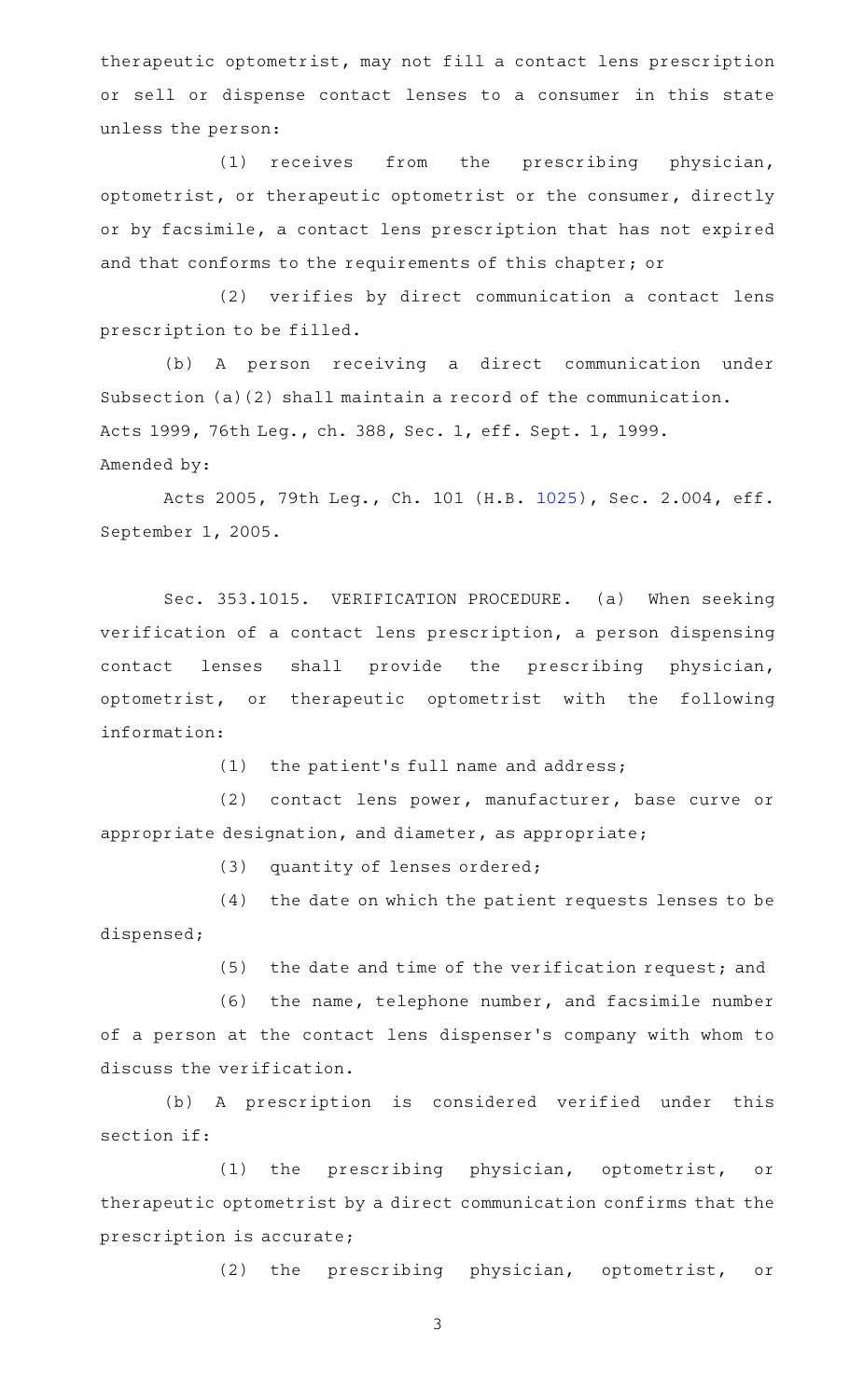therapeutic optometrist informs the person dispensing the contact lenses that the prescription is inaccurate and provides the correct prescription information; or

(3) the prescribing physician, optometrist, or therapeutic optometrist fails to communicate with the person dispensing the contact lenses not later than the eighth business hour after the prescribing physician, optometrist, or therapeutic optometrist receives from the person dispensing the contact lenses the request for verification.

(c) If a prescribing physician, optometrist, or therapeutic optometrist timely informs the person dispensing the contact lenses that the prescription is inaccurate or invalid, the person may not dispense the contact lenses.

(d) If a prescribing physician, optometrist, or therapeutic optometrist notifies the person dispensing the contact lenses that the prescription is inaccurate or invalid, the prescribing physician, optometrist, or therapeutic optometrist shall:

 $(1)$  specify the basis for the inaccuracy or invalidity of the prescription; and

(2) correct the prescription.

Added by Acts 2005, 79th Leg., Ch. 101 (H.B. [1025](http://www.legis.state.tx.us/tlodocs/79R/billtext/html/HB01025F.HTM)), Sec. 2.005, eff. September 1, 2005.

## Amended by:

Acts 2015, 84th Leg., R.S., Ch. 838 (S.B. [202](http://www.legis.state.tx.us/tlodocs/84R/billtext/html/SB00202F.HTM)), Sec. 3.025, eff. September 1, 2015.

Sec. 353.102. ACCURACY REQUIRED. A person who dispenses contact lenses under this chapter from a contact lens prescription shall fill the prescription accurately subject to Section [353.103](http://www.statutes.legis.state.tx.us/GetStatute.aspx?Code=OC&Value=353.103). Acts 1999, 76th Leg., ch. 388, Sec. 1, eff. Sept. 1, 1999.

Sec. 353.103. AUTHORIZED MODIFICATION OF PRESCRIPTION. (a) If a patient presents a contact lens prescription to be filled or asks a person who dispenses contact lenses to verify a contact lens prescription under Section [353.1015,](http://www.statutes.legis.state.tx.us/GetStatute.aspx?Code=OC&Value=353.1015) but requests that fewer than the total number of lenses authorized by the prescription be dispensed, the person dispensing the lenses shall note on the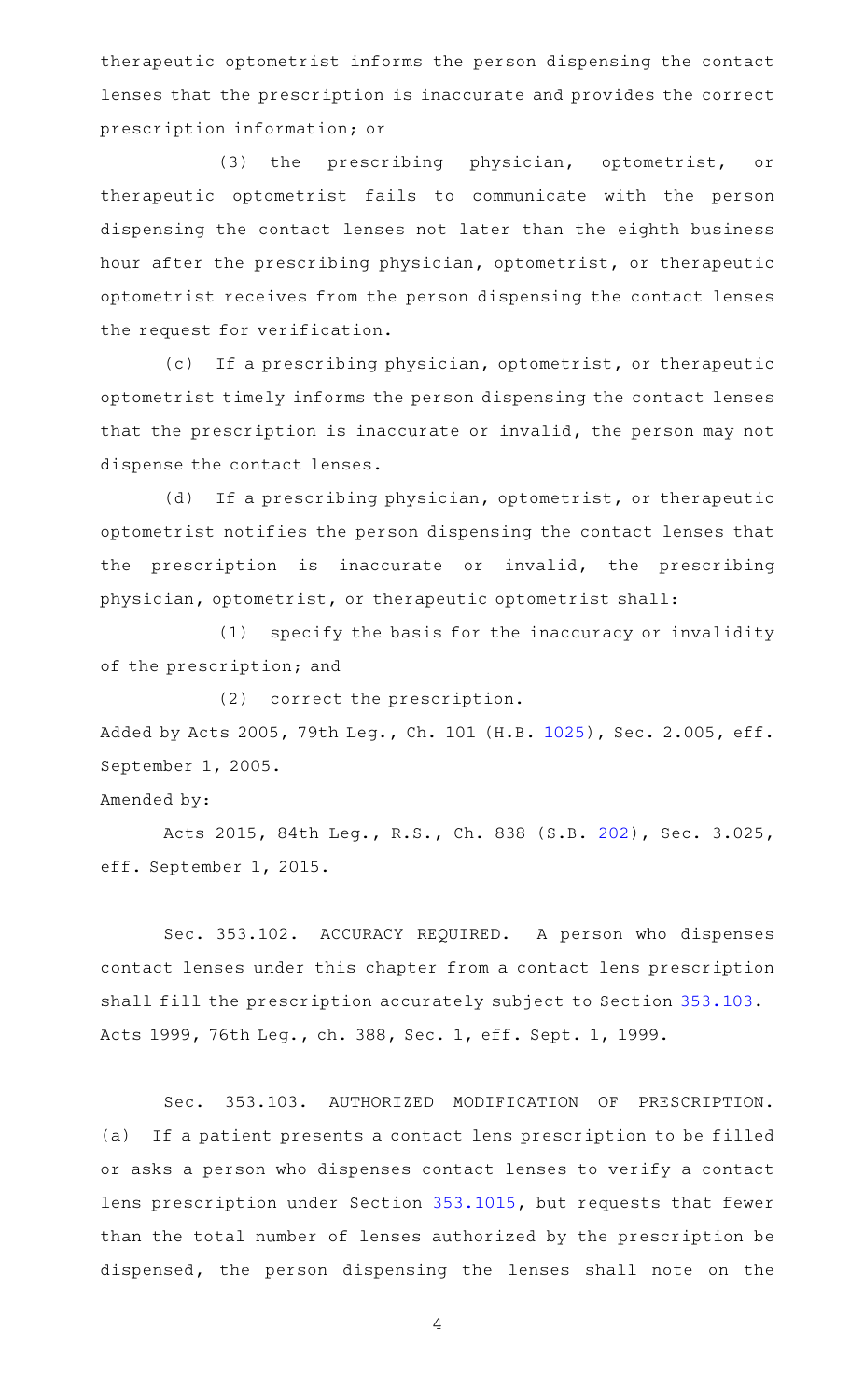prescription or verification:

 $(1)$  the number of lenses dispensed;

(2) the number of lenses that remain eligible to be dispensed under the prescription; and

(3) the name, address, and telephone number of the person dispensing the lenses.

(b) A notation under Subsection (a) is a permanent modification of the prescription. Except as provided by this subsection, a contact lens prescription may not be modified.

(c) The person dispensing the lenses shall:

(1) maintain a photocopy of the prescription or verification, as modified, in the person 's records as if the copy were the prescription to be filled; and

(2) return a prescription to the patient so that the patient may have the additional lenses dispensed elsewhere. Acts 1999, 76th Leg., ch. 388, Sec. 1, eff. Sept. 1, 1999. Amended by:

Acts 2005, 79th Leg., Ch. 101 (H.B. [1025](http://www.legis.state.tx.us/tlodocs/79R/billtext/html/HB01025F.HTM)), Sec. 2.006, eff. September 1, 2005.

Acts 2015, 84th Leg., R.S., Ch. 838 (S.B. [202](http://www.legis.state.tx.us/tlodocs/84R/billtext/html/SB00202F.HTM)), Sec. 3.026, eff. September 1, 2015.

Sec. 353.104. EMERGENCY REFILL. (a) If a patient needs an emergency refill of the patient's contact lens prescription, a physician, optometrist, or therapeutic optometrist may telephone or fax the prescription to a person who dispenses contact lenses or may verify a prescription under Section [353.1015](http://www.statutes.legis.state.tx.us/GetStatute.aspx?Code=OC&Value=353.1015).

(b) A fax or telephone record received under Subsection (a) must include the name, address, telephone number, and license number of the physician, optometrist, or therapeutic optometrist. Acts 1999, 76th Leg., ch. 388, Sec. 1, eff. Sept. 1, 1999. Amended by:

Acts 2005, 79th Leg., Ch. 101 (H.B. [1025](http://www.legis.state.tx.us/tlodocs/79R/billtext/html/HB01025F.HTM)), Sec. 2.006, eff. September 1, 2005.

Acts 2015, 84th Leg., R.S., Ch. 838 (S.B. [202](http://www.legis.state.tx.us/tlodocs/84R/billtext/html/SB00202F.HTM)), Sec. 3.027, eff. September 1, 2015.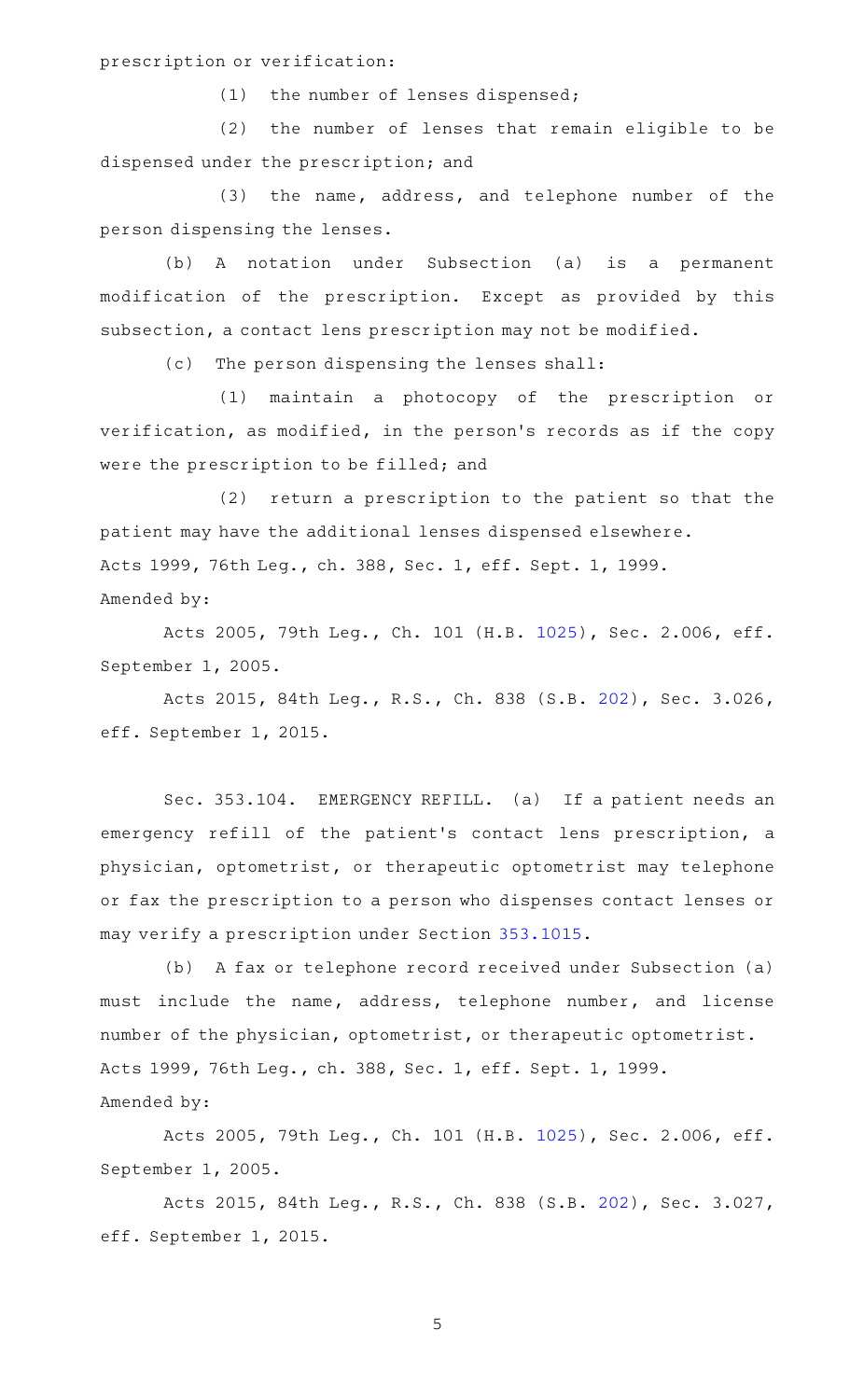Sec. 353.105. ALTERATION OF PRESCRIPTION PROHIBITED. (a) Except as provided by Subsection (b) and Section [353.103,](http://www.statutes.legis.state.tx.us/GetStatute.aspx?Code=OC&Value=353.103) a person dispensing contact lenses may not alter a contact lens prescription.

(b) A person dispensing contact lenses may fill a contact lens prescription that requires a contact lens manufactured by a particular company with another lens manufactured by that company if the lens required by the prescription and the lens with which the prescription is filled are the same lens but are sold by the company under multiple labels to different contact lens dispensers. Added by Acts 2005, 79th Leg., Ch. 101 (H.B. [1025](http://www.legis.state.tx.us/tlodocs/79R/billtext/html/HB01025F.HTM)), Sec. 2.007, eff. September 1, 2005.

#### SUBCHAPTER D. CONTACT LENS PRESCRIPTIONS

Sec. 353.151. DIRECTIONS FOR INDEPENDENT DISPENSER; DELEGATION. (a) If a physician's directions, instructions, or orders are to be performed or a physician 's prescription is to be filled by a person who is independent of the physician 's office, the directions, instructions, orders, or prescription must be:

(1) in writing or verified under Section [353.1015;](http://www.statutes.legis.state.tx.us/GetStatute.aspx?Code=OC&Value=353.1015)

(2) of a scope and content and communicated to the person in a form and manner that, in the professional judgment of the physician, best serves the health, safety, and welfare of the physician 's patient; and

(3) in a form and detail consistent with the person's skill and knowledge.

(b) A person who dispenses contact lenses may measure the eye or cornea and may evaluate the physical fit of lenses for a particular patient of a physician if the physician has delegated in writing those responsibilities regarding that patient to the person in accordance with Subsection (a) and Section [351.005](http://www.statutes.legis.state.tx.us/GetStatute.aspx?Code=OC&Value=351.005).

(c) If a physician notes on a spectacle prescription "fit for contacts" or similar language and has, as required by Subsections (a) and (b), specifically delegated to a specific person the authority to make the additional measurements and evaluations necessary for a fully written contact lens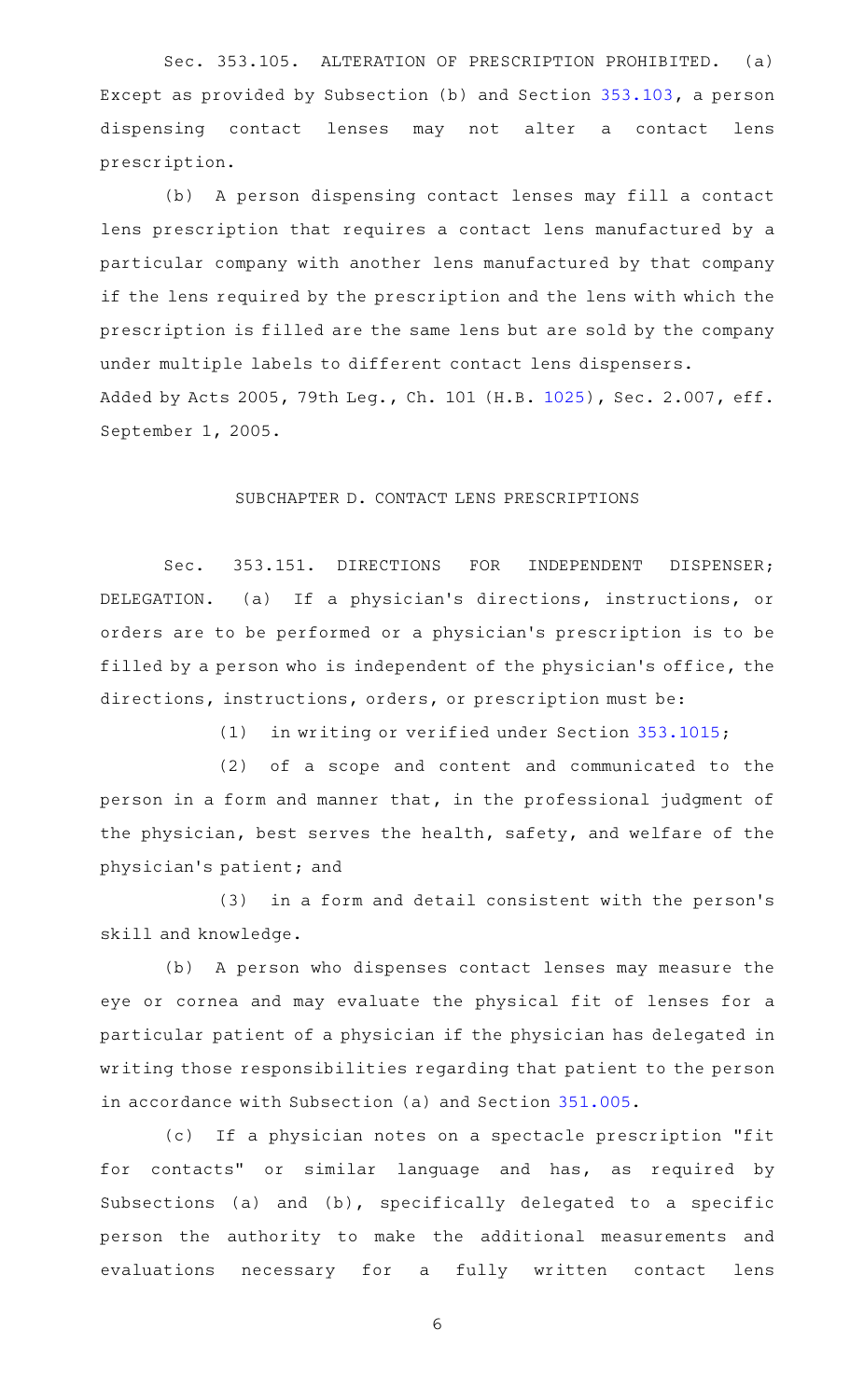prescription, the person may dispense contact lenses to the patient even though the prescription is less than a fully written contact lens prescription.

Acts 1999, 76th Leg., ch. 388, Sec. 1, eff. Sept. 1, 1999. Amended by:

Acts 2005, 79th Leg., Ch. 101 (H.B. [1025](http://www.legis.state.tx.us/tlodocs/79R/billtext/html/HB01025F.HTM)), Sec. 2.008, eff. September 1, 2005.

Acts 2015, 84th Leg., R.S., Ch. 838 (S.B. [202](http://www.legis.state.tx.us/tlodocs/84R/billtext/html/SB00202F.HTM)), Sec. 3.028, eff. September 1, 2015.

Sec. 353.152. REQUIREMENTS FOR CONTACT LENS PRESCRIPTION. (a) A contact lens prescription must contain, at a minimum:

 $(1)$  the patient's name;

 $(2)$  the date the prescription was issued;

(3) the manufacturer of the contact lens to be dispensed, if needed;

 $(4)$  the expiration date of the prescription;

(5) the signature of the physician, optometrist, or therapeutic optometrist or a verification of the prescription described by Section [353.1015](http://www.statutes.legis.state.tx.us/GetStatute.aspx?Code=OC&Value=353.1015);

(6) if the prescription is issued by an optometrist, specification information required by Texas Optometry Board rule; and

 $(7)$  if the prescription is issued by a physician, specification information required by Texas Medical Board rule.

(b) The Texas Optometry Board and the Texas Medical Board may adopt rules regarding the contents of a prescription for contact lenses.

Acts 1999, 76th Leg., ch. 388, Sec. 1, eff. Sept. 1, 1999.

Amended by:

Acts 2005, 79th Leg., Ch. 101 (H.B. [1025](http://www.legis.state.tx.us/tlodocs/79R/billtext/html/HB01025F.HTM)), Sec. 2.009, eff. September 1, 2005.

Acts 2015, 84th Leg., R.S., Ch. 1 (S.B. [219](http://www.legis.state.tx.us/tlodocs/84R/billtext/html/SB00219F.HTM)), Sec. 5.042, eff. April 2, 2015.

Sec. 353.153. TERM OF PRESCRIPTION. A physician, optometrist, or therapeutic optometrist may not issue a contact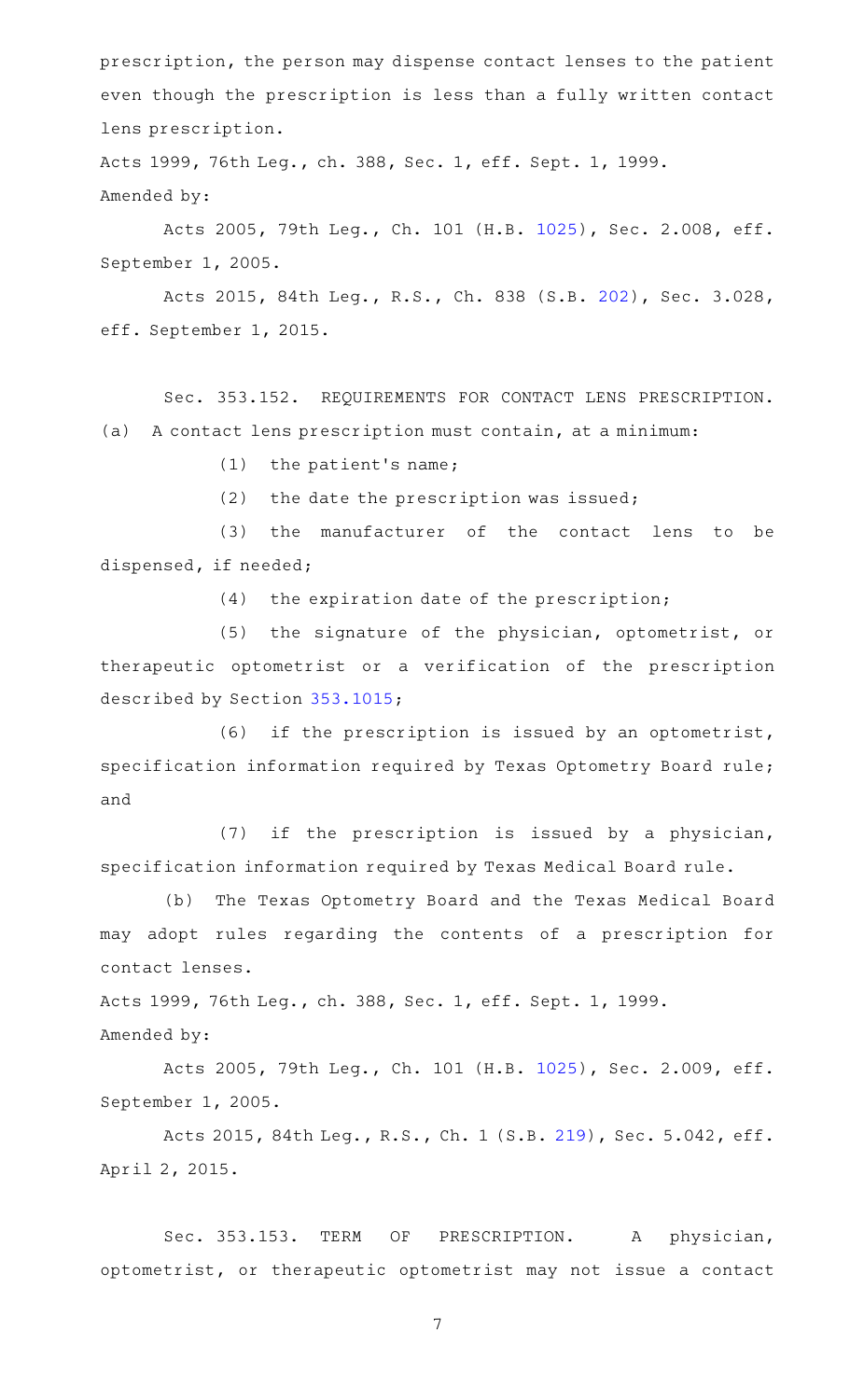lens prescription that expires before the first anniversary of the date the patient's prescription parameters are determined, unless a shorter prescription period is warranted by the patient 's ocular health or by potential harm to the patient 's ocular health. Acts 1999, 76th Leg., ch. 388, Sec. 1, eff. Sept. 1, 1999.

Sec. 353.154. SHORT-TERM PRESCRIPTION. If a physician, optometrist, or therapeutic optometrist writes a contact lens prescription for a period of less than one year, the physician, optometrist, or therapeutic optometrist shall:

(1) give the patient a verbal explanation of the reason for the action at the time of the action; and

(2) maintain in the patient's records a written explanation of the reason. Acts 1999, 76th Leg., ch. 388, Sec. 1, eff. Sept. 1, 1999.

Sec. 353.155. EXTENSION OF PRESCRIPTION. (a) A physician, optometrist, or therapeutic optometrist may extend the expiration date for a contact lens prescription without completing another eye examination.

(b) On request by a patient, a prescribing physician, optometrist, or therapeutic optometrist shall authorize at least once a two-month extension of the patient's contact lens prescription. The physician, optometrist, or therapeutic optometrist may extend the prescription in accordance with Section [353.104.](http://www.statutes.legis.state.tx.us/GetStatute.aspx?Code=OC&Value=353.104)

Acts 1999, 76th Leg., ch. 388, Sec. 1, eff. Sept. 1, 1999.

Sec. 353.156. PATIENT ACCESS TO PRESCRIPTION; TIMING. (a) A physician, optometrist, or therapeutic optometrist who performs an eye examination and fits a patient for contact lenses shall:

(1) prepare and give a contact lens prescription to the patient; and

(2) as directed by any person designated to act on behalf of the patient, provide the prescription or verify the prescription as provided by Section [353.1015.](http://www.statutes.legis.state.tx.us/GetStatute.aspx?Code=OC&Value=353.1015)

(b) If the contact lens prescription results from an initial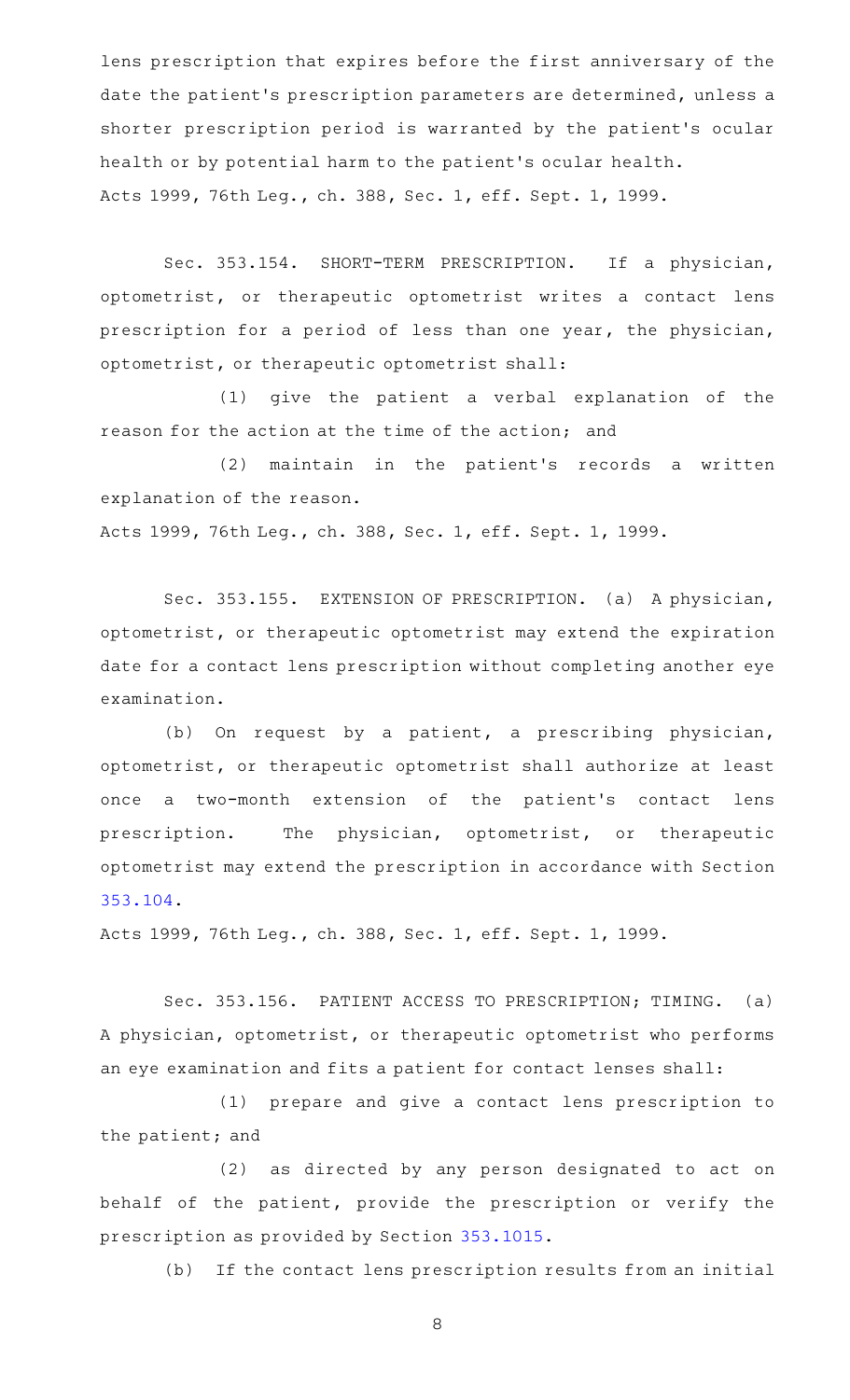or annual eye examination, the physician, optometrist, or therapeutic optometrist shall prepare and give the prescription to the patient at the time the physician, optometrist, or therapeutic optometrist determines the parameters of the prescription.

(c) On receipt of a prescription request from a patient who did not receive an original contact lens prescription during an initial or annual eye examination, the physician, optometrist, or therapeutic optometrist shall provide the patient with the prescription at any time during which the prescription is valid. Except as provided by Section  $353.158(1)$  $353.158(1)$ , if the patient requests the physician, optometrist, or therapeutic optometrist to deliver the prescription to the patient or to another person, the physician, optometrist, or therapeutic optometrist may charge to the patient the cost of delivery.

Acts 1999, 76th Leg., ch. 388, Sec. 1, eff. Sept. 1, 1999. Amended by:

Acts 2005, 79th Leg., Ch. 101 (H.B. [1025](http://www.legis.state.tx.us/tlodocs/79R/billtext/html/HB01025F.HTM)), Sec. 2.010, eff. September 1, 2005.

Sec. 353.157. LIMITATIONS ON OR REFUSAL TO GIVE PRESCRIPTION. (a) A physician, optometrist, or therapeutic optometrist may exclude categories of contact lenses from a contact lens prescription if the exclusion is clinically indicated.

(b) Notwithstanding Section [353.156,](http://www.statutes.legis.state.tx.us/GetStatute.aspx?Code=OC&Value=353.156) a physician, optometrist, or therapeutic optometrist may refuse to give a contact lens prescription to a patient if:

(1) the patient's ocular health presents a contraindication for contact lenses;

(2) refusal is warranted due to potential harm to the patient 's ocular health;

(3) the patient has a medical condition indicating that:

(A) the patient's ocular health would be damaged if the prescription were released to the patient; or

 $(B)$  further monitoring of the patient is needed;

(4) the patient has not paid for the examination and fitting or has not paid other financial obligations to the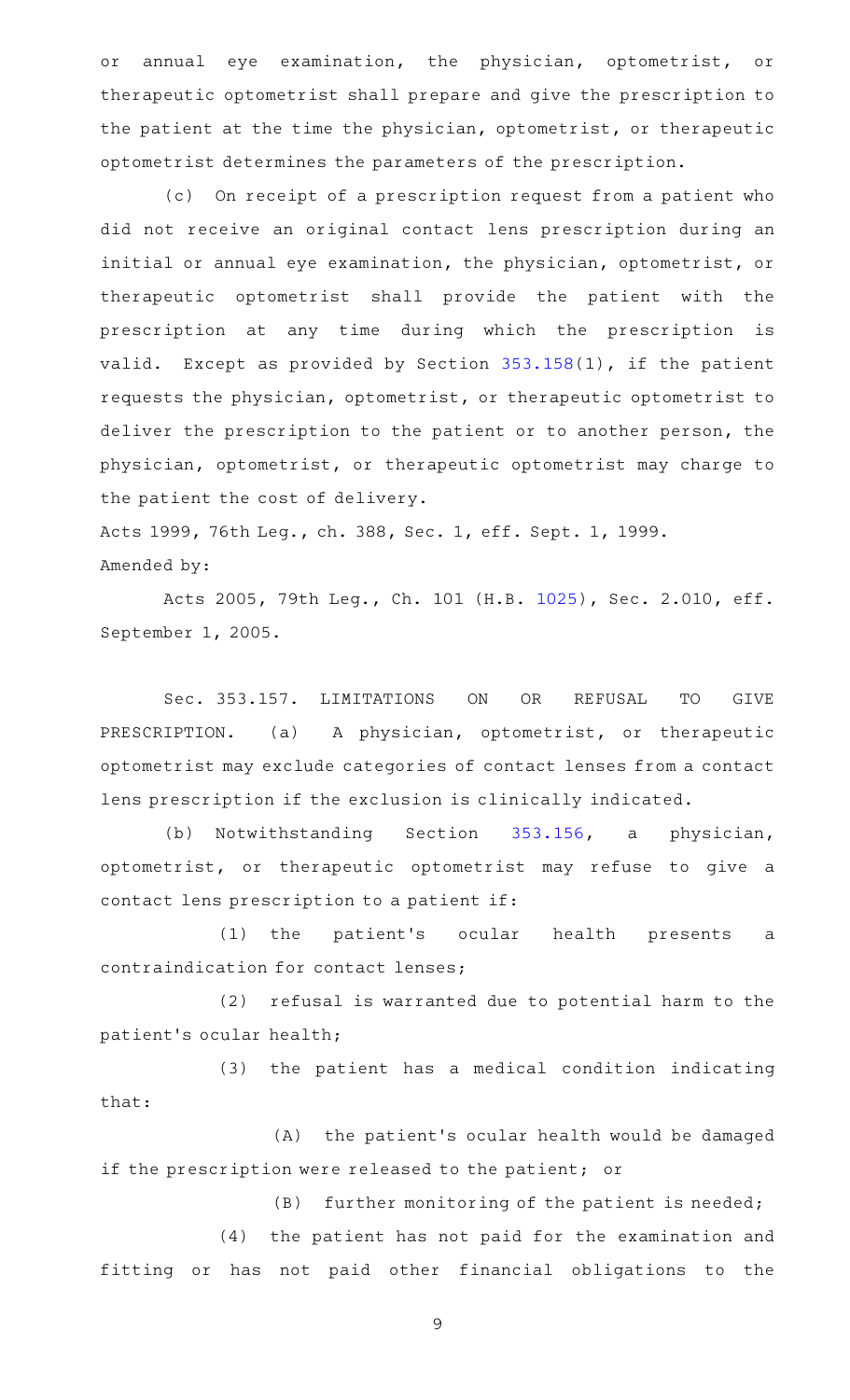physician, optometrist, or therapeutic optometrist if the patient would have been required to make an immediate or similar payment if the examination revealed that ophthalmic goods were not required; or

(5) the request is made after the first anniversary of the date of the patient 's last eye examination.

(c) If a physician, optometrist, or therapeutic optometrist refuses to give a patient the patient 's contact lens prescription for a reason permitted under Subsection (b), the physician, optometrist, or therapeutic optometrist must:

(1) give the patient a verbal explanation of the reason for the action at the time of the action; and

(2) maintain in the patient's records a written explanation of the reason.

(d) Subsection (b) does not prohibit a physician, optometrist, or therapeutic optometrist from giving a patient the patient 's contact lens prescription.

Acts 1999, 76th Leg., ch. 388, Sec. 1, eff. Sept. 1, 1999.

Sec. 353.158. PROHIBITED ACTION BY PHYSICIAN, OPTOMETRIST, OR THERAPEUTIC OPTOMETRIST. A physician, optometrist, or therapeutic optometrist may not:

(1) charge a patient a fee in addition to or as part of the examination fee and fitting fee as a condition for issuing or verifying a contact lens prescription; or

 $(2)$  condition the availability to a patient of an eye examination, a fitting for contact lenses, the issuance or verification of a contact lens prescription, or a combination of those services on a requirement that the patient agree to purchase contact lenses or other ophthalmic goods from the physician, optometrist, or therapeutic optometrist or from a specific ophthalmic dispenser.

Acts 1999, 76th Leg., ch. 388, Sec. 1, eff. Sept. 1, 1999. Amended by:

Acts 2005, 79th Leg., Ch. 101 (H.B. [1025](http://www.legis.state.tx.us/tlodocs/79R/billtext/html/HB01025F.HTM)), Sec. 2.011, eff. September 1, 2005.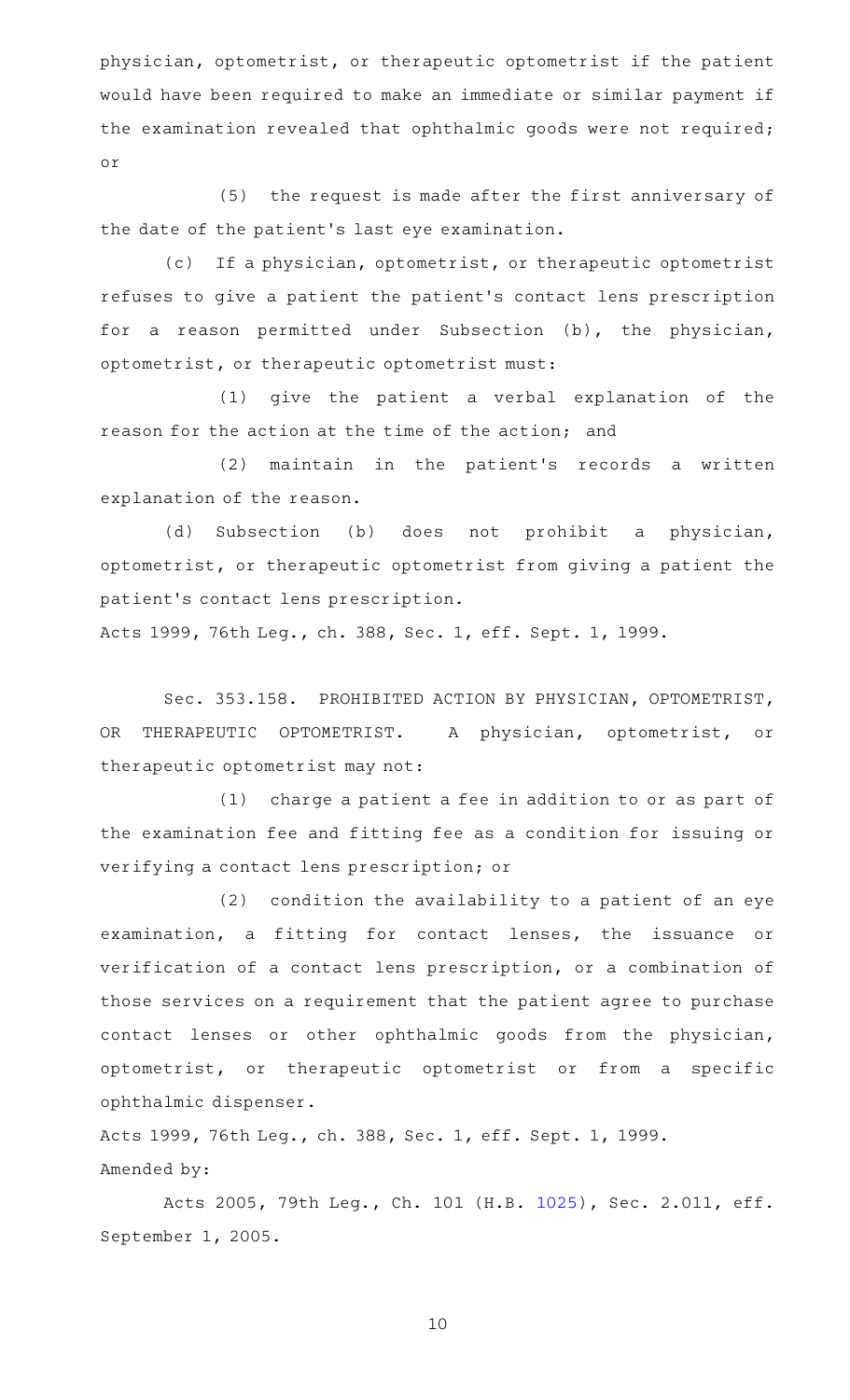Sec. 353.159. WAIVER OR DISCLAIMER OF LIABILITY PROHIBITED. A contact lens prescription may not contain, and a physician, optometrist, or therapeutic optometrist may not require a patient to sign, a form or notice that waives or disclaims the liability of the physician, optometrist, or therapeutic optometrist for the accuracy of:

(1) the eye examination on which a contact lens prescription provided to the patient is based; or

(2) a contact lens prescription provided to the patient.

Acts 1999, 76th Leg., ch. 388, Sec. 1, eff. Sept. 1, 1999.

# SUBCHAPTER E. LIABILITY AND ENFORCEMENT

Sec. 353.201. LIABILITY FOR USE OF PRESCRIPTION. A physician, optometrist, or therapeutic optometrist is not liable for a patient's subsequent use of a contact lens prescription if:

 $(1)$  the physician, optometrist, or therapeutic optometrist does not reexamine the patient; and

 $(2)$  the patient's condition, age, general health, and susceptibility to an adverse reaction caused by or related to the use of contact lenses or other factors result in the patient no longer being a proper candidate for the contact lens prescribed. Acts 1999, 76th Leg., ch. 388, Sec. 1, eff. Sept. 1, 1999.

Sec. 353.204. ENFORCEMENT PROCEEDINGS. (a) The appropriate regulatory agency, the attorney general, or the district or county attorney for the county in which an alleged violation of this chapter occurs shall, on receipt of a verified complaint, initiate an appropriate administrative or judicial proceeding to enforce this chapter and the rules adopted under this chapter.

(b) Repealed by Acts 2015, 84th Leg., R.S., Ch. 838 , Sec. 3.031(9), eff. September 1, 2015.

(c) The Texas Medical Board is responsible for enforcing this chapter with regard to a violation of this chapter by a physician. A violation of this chapter by a physician is considered